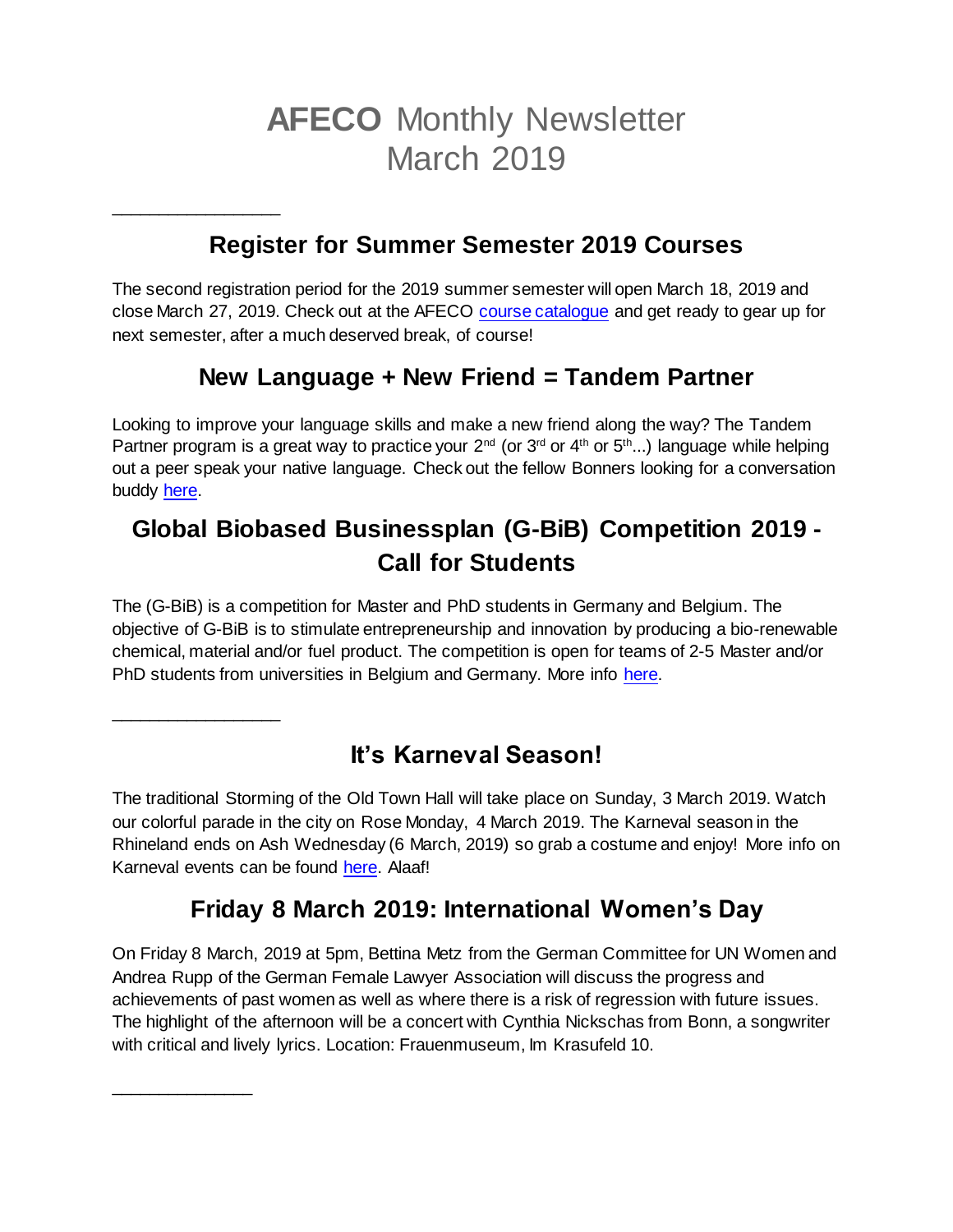### **Internship and Job Opportunities\***

[2 Student Assistants/ Studentische Hilfskräfte \(WHFs\),](http://www.ilr.uni-bonn.de/central/WHF-PositionPARI.pdf) Center for Development Research (ZEF) Bonn Application Deadline: 15.03.2019

Praktikum Produktmanagement, CLAAS

[Praktikant \(m/w/d\) für den Bereich Produktmanagement Precision Farming,](https://careers.agcocorp.com/job/Marktoberdorf-Praktikant-%28mw%29-f%C3%BCr-den-Bereich-Produkdmanagement-Precision-Farming-BY/513503400/?feedId=28200&utm_source=Indeed&utm_campaign=AGCO_Indeed) AGCO, Marktoberdorf

[Praktikant Förderkreditgeschäft \(m/w/d\),](https://recruitingapp-2764.umantis.com/Vacancies/153/Description/1) Landwirtschaftliche Rentenbank, Frankfurt

[Praktikant \(m/w/d\) Agenda 2030 für nachhaltige Entwicklung,](https://jobs.giz.de/index.php?ac=jobad&id=41789) Deutsche Gesellschaft für Internationale Zusammenarbeit (GIZ), Bonn Bewerbungsfrist: 05.03.2019

[Praktikant \(m/w/d\) bei den Grünen Innovationszentren der Agrar-](https://jobs.giz.de/index.php?ac=jobad&id=42253) und Ernährungswirtschaft, [Schwerpunkt Monitoring und Evaluierung, D](https://jobs.giz.de/index.php?ac=jobad&id=42253)eutsche Gesellschaft für Internationale Zusammenarbeit (GIZ), Bonn Bewerbungsfrist: 10.03.2019

[Research Intern \(f/m/x\), T](https://jobapplication.hrworks.de/?companyId=g27838b&id=9fb97b)MG Research gGmbH, Berlin Application deadline: 19.03.2019

[Internship assignment, U](https://unfccc.int/secretariat/employment/UserManagement/FileStorage/O6V0ZKSIUBP34E8GHJYQRLWAX257MC)nited Nations, Framework Convention on Climate Change Application deadline: 10.03.2019

**Check out the ILR [website](http://www.ilr.uni-bonn.de/central/jobs_d.htm) for PhD positions and other post-graduate job opportunities.**

\***job descriptions in German require fluent German skills**

\_\_\_\_\_\_\_\_\_\_\_\_\_\_\_\_\_\_

### **ILR Testimonial: Internship Participants**

We reached out to two AFECO students who completed internships in 2018 and asked them to share details about their experience with their peers.

#### **Niklas Mueller - German Development Cooperation (GIZ)**

My internship started in July 2018 and lasted until December 2018. I really enjoyed working at GIZ. My colleagues were really supportive and I gained a lot of knowledge. I was able to participate in different national events like the launch of the World Hunger Index in Berlin. During my day-to-day, I mainly summarized and translated international reports about food security and nutrition or was responsible for doing some research about current development issues.



Furthermore, I wrote protocols for internal events and prepared a presentation about adolescent nutrition and its importance for development assistance.